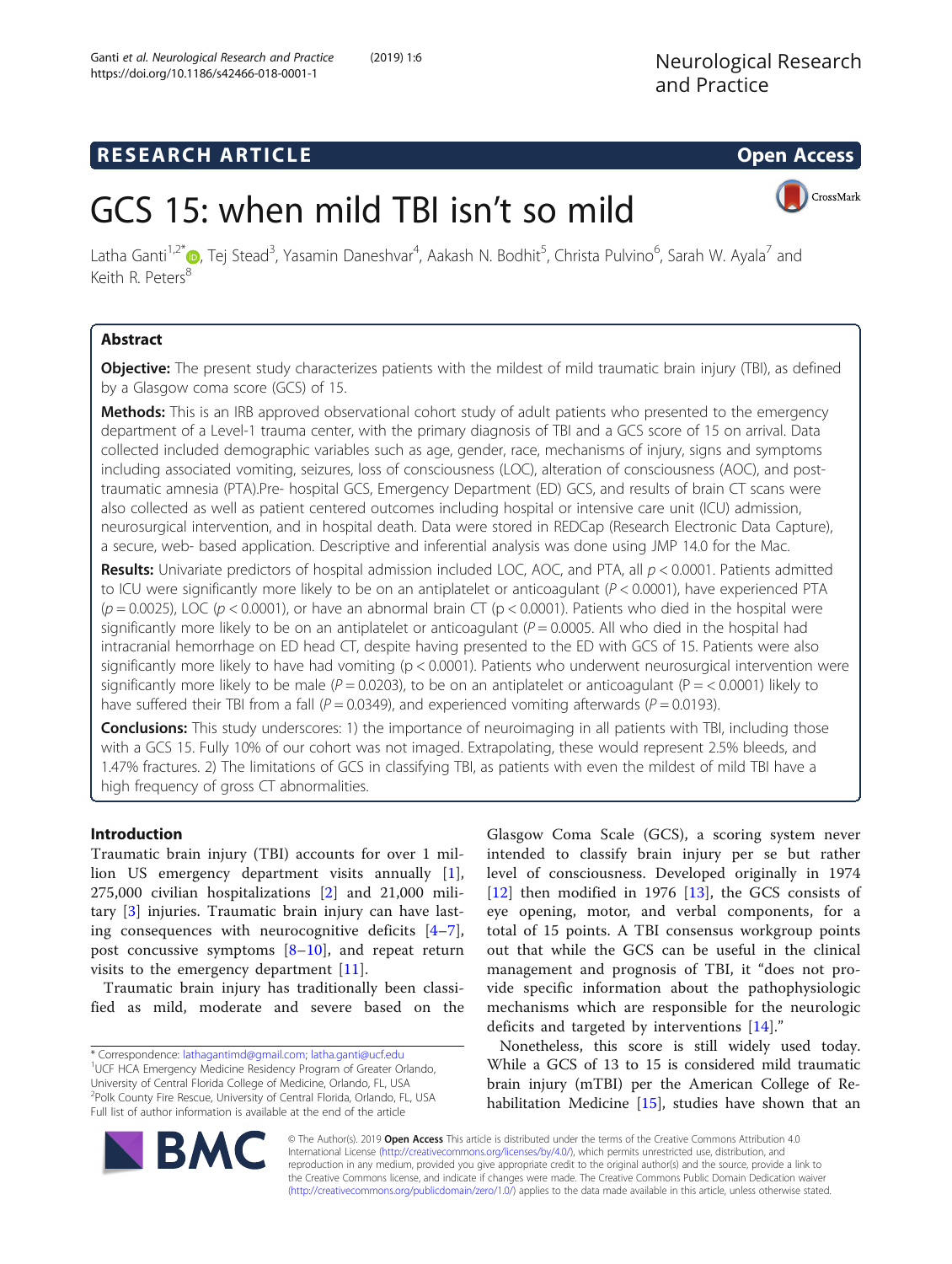| age                                 | median = 37 years; $IQR = 23-57$ ; range 18-101.                                                                                                    |
|-------------------------------------|-----------------------------------------------------------------------------------------------------------------------------------------------------|
| gender                              | 57% male                                                                                                                                            |
| race                                | 83% white; 14% black; 3% hispanic                                                                                                                   |
| marital status                      | 61% single, 27% married, 7% divorced or separated, 6% unknown                                                                                       |
| taking an anti-thrombotic<br>agent? | 11% on some agent. 3% warfarin; 7% aspirin; 3% clopidogrel; < 1% each of heparin, low molecular weight heparin,<br>aspirin-dipyridamole combination |
| mechanism of injury                 | fall 48%, motor vehicle collision 34%, assault 30%                                                                                                  |
| came via ambulance?                 | 62%                                                                                                                                                 |

#### Table 1 cohort demographics

mTBI with GCS 13 is not the same as one with GCS 15 [[16\]](#page-7-0). Indeed, even in patients who have a GCS of 15, the mTBI is not always benign. This study characterizes those patients with the mildest of mTBI, as defined by a GCS of 15, and describes the acute injury features, as well as clinical outcomes.

#### Methods

This study is derived from a subset of data from a previously published cohort study [\[17](#page-7-0)] which included adult patients who presented to the emergency department (ED) of a Level-1 trauma center, over an 18-month period with the primary complaint of TBI (ascertained using ICD-9 codes of 800–804.9, 850–854, and 959.01). For the current study, the patients had to have a GCS of 15 upon ED arrival, and the injury had to have occurred within 24 h prior to presentation. Demographic variables such as age, gender, past medical history, and medications were abstracted, in addition to the mechanism of injury, and associated signs and symptoms such as vomiting, seizures, loss of consciousness (LOC), alteration of consciousness (AOC), and post- traumatic amnesia (PTA). The patient was considered to have AOC if the neurologic exam revealed a decreased mental status, or if the patient reported feeling dazed or confused or having difficulty thinking. Varibales collected are summarized in the Table 6 in Appendix.

The prehospital and emergency department (ED) GCS were also recorded, as well as vital signs and computed tomography (CT) scan results. This study was approved by our Institutional Review Board. Data were stored in Research Electronic Data Capture (REDCap), a secure web-based application. Descriptive and inferential data analysis was done using JMP 14.0 for Mac.

### Results

The cohort ( $n = 2211$ ) was 57% male. The marital status was 61% single, 27% married, 7% divorced or separated, and 6% unknown. The median age was 37 years ( $IQR =$ 23–57), with a range of 18–101 years. Cohort demographics are summarized in Table 1.

The most common symptomatology associated with a GCS of 15 was LOC followed by PTA and AOC. The most common mechanism of injury was fall at 48%, followed by motor vehicle collision at 34%, and assault or being struck in the head at 30%. The most common location of injury reported was on the road (39%), followed by inside a home (21%). The frequency of symptoms is summarized in Fig. 1, and clinical outcomes are summarized in Fig. [2](#page-2-0).

More than half the cohort (55%) reported no alcohol in the 12 h preceding the head injury, while 17% admitted to drinking, and another 27% were "unknown". Alcohol levels were obtained in only 233 patients, or 10% of

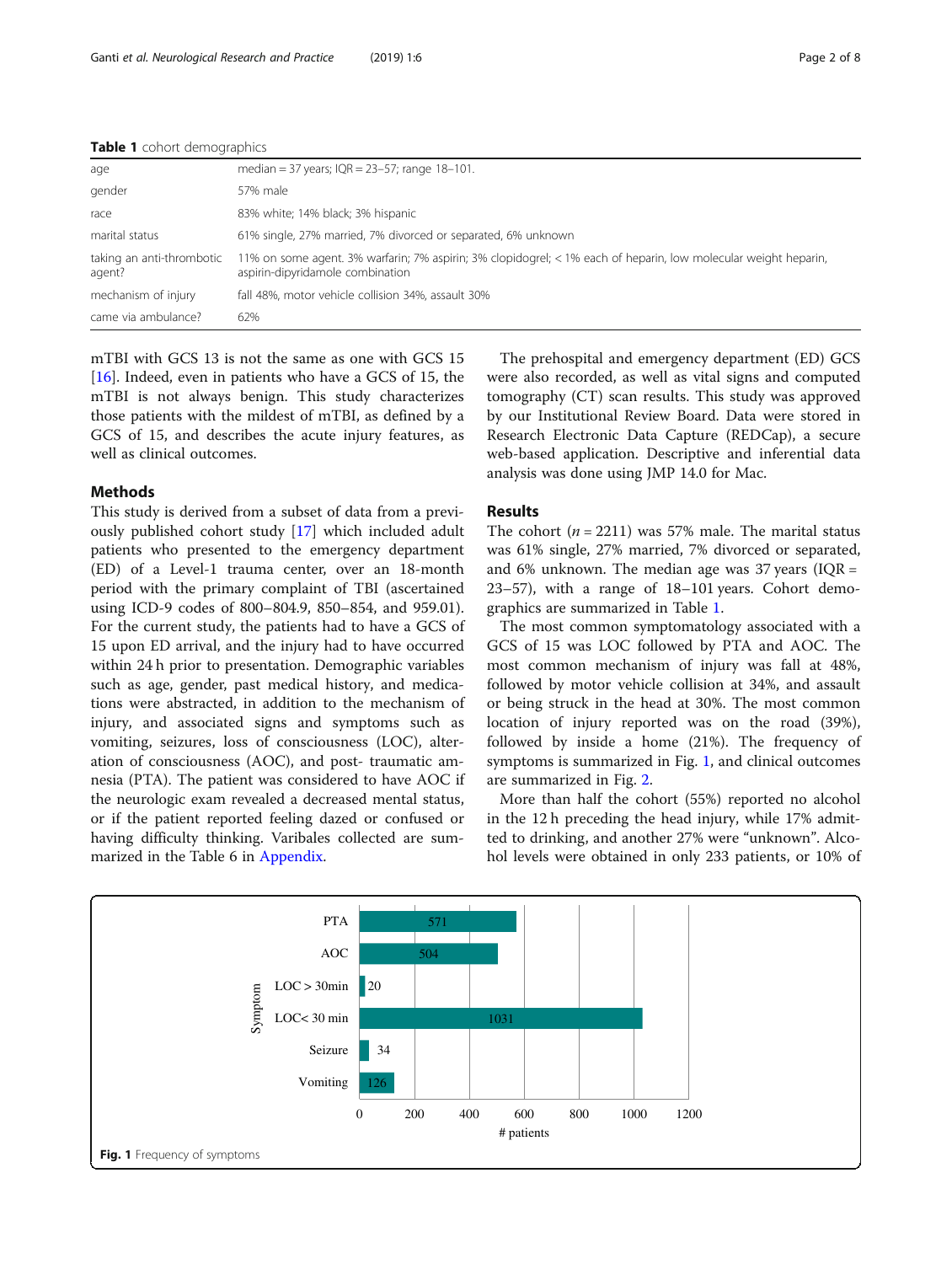<span id="page-2-0"></span>

the cohort. The range was from 0 to 441, with a median of 153, and an IQR of 37–241. Interestingly, a higher alcohol level was significantly associated with not being admitted to the hospital  $(P < 0.0001)$ , and did not result in any higher association with having an abnormal head CT either.

The prehospital GCS was obtained for all 946 patients transported via ambulance. It ranged from 3 to 15, with a median of 15 and an interquartile range of 15–15. Thus, the majority of the patients had a prehospital GCS of 15. However, 3% had a prehospital GCS of 13, and 17% had a 14. A total of 838 patients were brought in by ambulance, while 86 were brought in by helicopter. More people brought in by helicopter (48%) vs ambulance (21%) had a prehospital  $GCS < 15$  (P < 0.0001). Regardless, having a prehospital GCS < 15 was significantly associated with being admitted to the hospital  $(P <$ 0.001) and having an abnormal CT scan  $(P < 0.001)$ .

A third of the cohort (30%) were admitted to the hospital, of which 192 (29%) were admitted to the Intensive Care Unit (ICU). Univariate predictors of hospital admission included LOC, AOC, and PTA, all p < 0.0001. In multivariate analysis, only LOC and PTA retained statistical significance. Having a lower

prehospital GCS was also significantly associated with being admitted to the hospital  $(p < 0.0001, 95\%$  CI  $-0.0677$  to  $-0.1523$ ). However, none of the symptoms or prehospital GCS were significantly associated with ICU admission.

Compared to the general population, patients admitted to the ICU (Table 2) were significantly older, with a median age of 62 (IQR =  $41-78$ ). Patients admitted to the ICU were significantly more likely to be on an antiplatelet or anticoagulant agent ( $p < 0.0001$ , 95%CI -0.3153 to − 0.4047) with warfarin, aspirin and clopidogrel retaining independent statistical significance. Patients admitted to the ICU were also significantly more likely to have experienced PTA ( $p = 0.0025$ , 95% CI -0.0352 to -0.1648), LOC ( $p < 0.0001$ , 95% CI -0.3282 to -0.4318) or have an abnormal brain CT (p < 0.0001, 95% CI -0.6584 to − 0.7816).

Patients who died in the hospital (Table [3\)](#page-3-0) were significantly more likely to be on an antiplatelet or anticoagulant agent: warfarin  $(P = 0.0051, 95\% \text{ CI} -0.042 \text{ to}$  $-0.238$ ), aspirin (p = 0.0005, 95% CI -0.1139 to – 0.4061), or clopidogrel (p < 0.0001, 95% CI -0.1214 to − 0.3186). All patients in the hospital death group had intracranial hemorrhage on ED head CT, despite having

Table 2 Factors associated with ICU admission

|                    | Age                   | Gender War- | farin   | <b>ASA</b> | Pla-<br>vix | Anv<br>AC | Fall |     | MVC PH GCS<br>c 15 | Head | LOC. | Vomit PTA |      | AOC |
|--------------------|-----------------------|-------------|---------|------------|-------------|-----------|------|-----|--------------------|------|------|-----------|------|-----|
| Total cohort minus | Median 35, range 18-  | 57%         | $0.0\%$ | 106.       | -40.        | 146.      | 939  | 689 | 160/946            | 315. | 212. | 115.      | 504. | 153 |
| $ICU N = 2019$     | 101, IOR 23-54        | male        |         | 5%         | 2%          | 7%        | 47%  | 34% | 17%                | 14%  | 11%  | 6%        | 25%  | 8%  |
| ICU                | Median 62, IQR 41-78, | 59%         | 16.     | 42.        | -25.        | 83        | 122. | -57 |                    | 170  | 95   | 13        | 67.  | -65 |
| $N = 192$          | range 18-95           | male        | 8%      | 22%        | 3%          | 43%       | 64%  | 30% |                    | 88%  | 49%  | 7%        | 35%  | 3%  |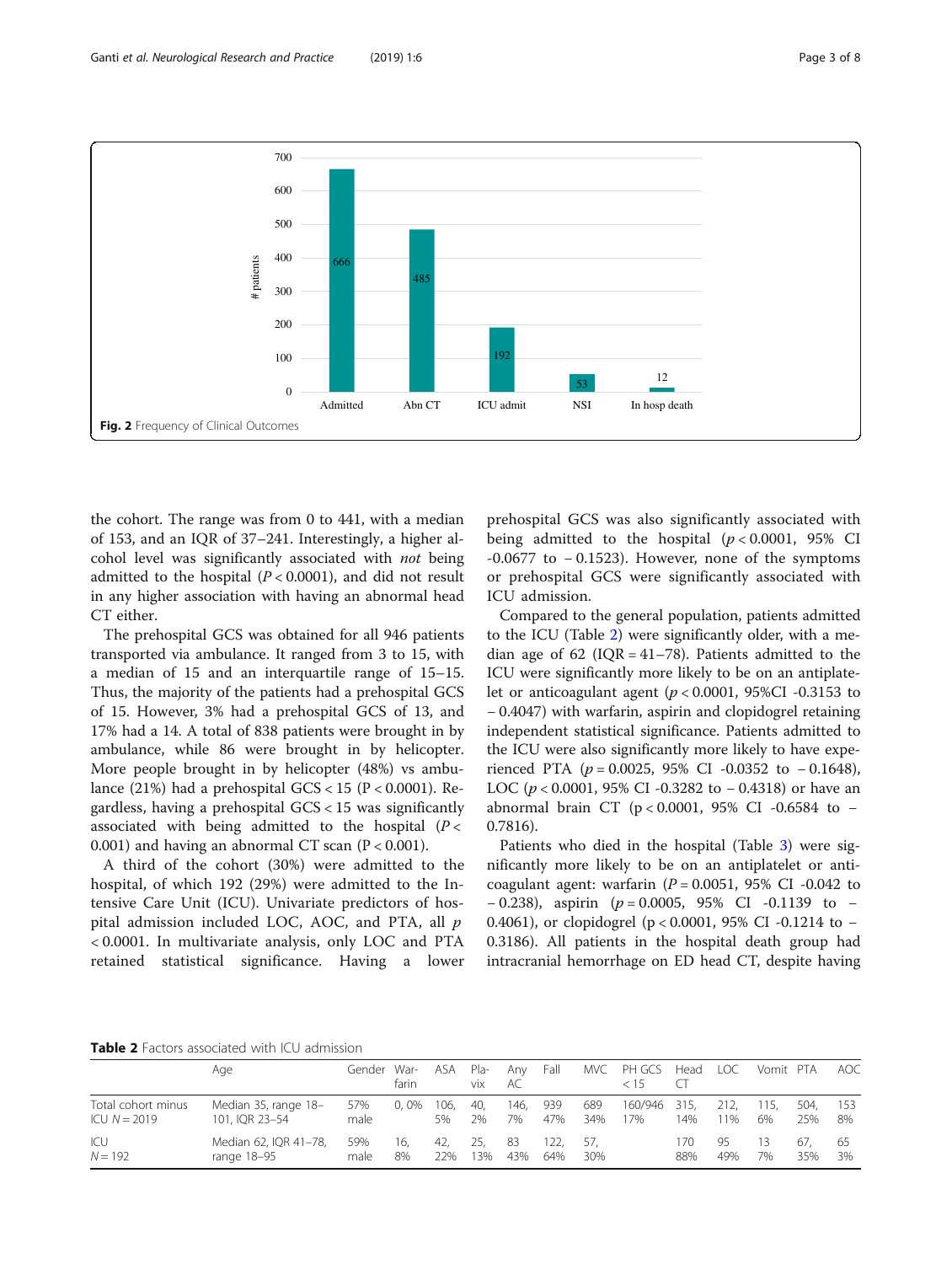<span id="page-3-0"></span>Table 3 Factors associated with in-hospital death

|                                                | Age                                    |             | Gender Warfarin ASA Plavix Any |                |                | AC.       | Fall            | MVC PH                | GCS < | Head LOC<br>CT |              | Vomit PTA |             | <b>AOC</b> |
|------------------------------------------------|----------------------------------------|-------------|--------------------------------|----------------|----------------|-----------|-----------------|-----------------------|-------|----------------|--------------|-----------|-------------|------------|
| Total cohort minus in<br>hosp death $N = 2199$ | Median 37, IQR 23-<br>56, range 18-101 | 57%<br>male | 59<br>3%                       | 144. 62.<br>7% | 3%             | 146<br>7% | 1052 744<br>48% | 34% 9%                | 189   | 1984.<br>90%   | 102.447% 125 | 6%        | 568.<br>26% | 503<br>23% |
| Death<br>$N = 12$                              | Median 81, IQR 70-<br>85, range 18-92  | 50%<br>male | 2.17%                          | -4             | -3.<br>33% 25% | 9<br>75%  | - 9<br>75%      | $\overline{2}$<br>17% | - 8%  | 12.<br>100%    | 58%          | 3.<br>75% | 25%         | 8%         |

presented to the ED with a GCS of 15, and all but one patient also having a pre-hospital GCS of 15. Patients were also significantly more likely to have presented with vomiting (p < 0.0001, 95% CI -0.5514 to − 0.8286) and were older with a median age of 81, compared to the survivor cohort median age of 37.

Patients who underwent neurosurgical intervention (Table 4) were significantly more likely to be male  $(P =$ 0.0203), to be on an antiplatelet or anticoagulant agent: warfarin (P = < 0.0001), aspirin (P < 0.0001), or clopidogrel ( $P = .0003$ ). They were also more likely to have suffered their TBI from a fall  $(P = 0.0349)$ , and experienced vomiting afterwards ( $P = 0.0193$ ). Fourteen patients had their anticoagulant status reversed. 11 received IV vitamin K, 7 received both IV vitamin K and fresh frozen plasma (FFP), 2 received FFP only, and 1 received SC vitamin K.

A total of 1996 or 90% of patients had a brain CT scan. Of these, 485 or 24% had a CT abnormality (Table [5\)](#page-4-0). The frequency of specific CT abnormalities is summarized in Fig. [3](#page-4-0). The most common CT lesions noted on CT were extra-calvarial soft tissue swelling (41%), parenchymal or hemorrhagic contusion (26%), subdural hematoma (25%), and subarachnoid hemorrhage (22%). Patients who had an abnormal CT scan were significantly more likely to be older, on an anticoagulant, and have suffered a fall as their TBI mechanism (all  $P < 0.001$ ).

#### **Discussion**

In this observational study of emergency department presentations for patients with a GCS of 15 upon arrival,

a number of findings emerge that suggest that the simple characterization of head injury by GCS score may not be sufficient.

The cohort is somewhat unique in the proportion of patients who received a brain CT as part of their evaluation. Indeed, there are several rules that specifically seek to limit the use of head CT for head injury, within certain parameters. The Canadian head CT [\[18](#page-7-0)] rule excludes people on blood thinners, and those who had a seizure after the head injury. Also, a number of high-risk criteria have been noted with the rule, including use of blood thinners, any suspicion of skull fracture, age > 65, and a change in GCS level. Medium risk criteria including a "dangerous mechanism" is also noted as a caveat. The New Orleans head CT criteria [\[19\]](#page-7-0) actually targets only the GCS 15 head injury population, and "suggests patients with GCS 15 and head trauma are unlikely to need a head CT as long as they do not have headache, vomiting alcohol or drug intoxication, persistent anterograde amnesia, seizure, visible trauma above the clavicles."

Clearly, neither of these rules are optimal for the mild TBI cohort in this emergency department study. Studies published years after these rules concur, suggesting that "Patients with GCS 15 and risk factors or neurological symptoms should be evaluated with CT scan, [as] the outcome of mild TBI depends on the combination of preinjury, injury and postinjury factors" [[20](#page-7-0)]. CT abnormalities are in fact not uncommon in mild TBI. A study of 2766 patients with mild TBI imaged in ED found that every sixth patient (16.1%) with mild TBI had an intracranial lesion [[21\]](#page-7-0). The most common lesions were

**Table 4** Factors associated with neurosurgical intervention

|                                             | Age                                   |             | Gender Warfarin ASA Plavix Any |             |            | AC          | Fall         | MVC         | ph GCS Head<br>< 15 | $\left( \begin{array}{c} 1 \\ 1 \end{array} \right)$ | <b>LOC</b>   | Vomit PTA  |             | AOC         |
|---------------------------------------------|---------------------------------------|-------------|--------------------------------|-------------|------------|-------------|--------------|-------------|---------------------|------------------------------------------------------|--------------|------------|-------------|-------------|
| Total cohort<br>minus surgery<br>$N = 2158$ | Median 36, IQR 23-56,<br>range 18-101 | 56%<br>male | 52.2%                          | 137.<br>6%  | 59,<br>3%  | 220,<br>10% | 1028,<br>48% | 742.<br>34% | 200/917,<br>22%     | 1944.<br>90%                                         | 1016.<br>47% | 121.<br>6% | 561.<br>26% | 491.<br>23% |
| Surgery<br>$N = 53$                         | Median 64, IQR 41-78,<br>range 20-86  | 72%<br>male | 9.17%                          | -11.<br>21% | -6,<br>11% | 21,<br>40%  | 33,<br>62%   | 4,8%        | 8/20,<br>40%        | 52,<br>98%                                           | 15.<br>28%   | 3%         | 10.<br>9%   | 13<br>25%   |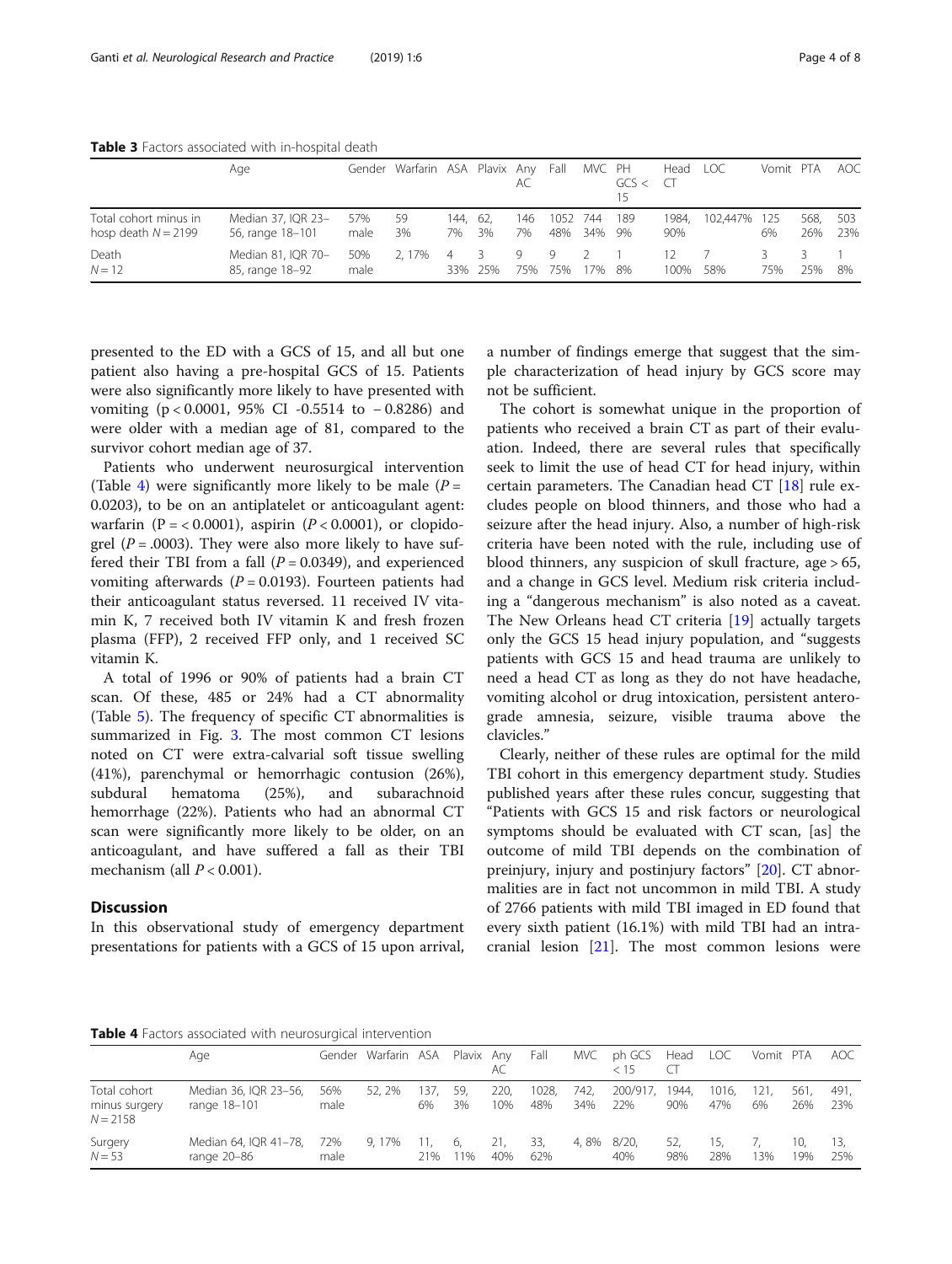<span id="page-4-0"></span>Table 5 Factors associated with an abnormal CT scan

|                             | Age                                   | Gender      | Warfarin<br>$med = 0$ | ASA<br>$med = 1$ | Plavix<br>$Med = 2$ | Any<br>AC   | Fall        | MVC         | ph GCS<br>< 15  | LOC         | Vomit PTA |             | AOC.             |
|-----------------------------|---------------------------------------|-------------|-----------------------|------------------|---------------------|-------------|-------------|-------------|-----------------|-------------|-----------|-------------|------------------|
| CT<br>normal<br>$n = 1511$  | Median 33, IQR 22-51,<br>range 18-95  | 57%<br>male | 30, 2%                | 52, 3%           | 17.1%               | 95,<br>6%   | 678,<br>45% | 545,<br>36% | 127/639.<br>20% | 752,<br>50% | 88,<br>6% | 405,<br>27% | 297/1365,<br>22% |
| CT<br>abnormal<br>$n = 485$ | Median 59, IQR 37-77,<br>range 18–101 | 63%<br>male | 31.6%                 | 85, 18%          | 45.9%               | 134,<br>28% | 307,<br>63% | 119,<br>25% | 84/248,<br>34%  | 245,<br>51% | 34.<br>7% | 152,<br>31% | 151/481.<br>31%  |

subdural hematomas, subarachnoid hemorrhages, and contusions. Similar to the current study, the authors noted that a lower Glasgow Coma Scale score, male sex, older age, falls, and chronic alcohol abuse were associated with higher risk of acute intracranial lesion in patients with mild TBI. These findings underscore the heterogeneity of neuropathology associated with the mild TBI classification.

Even in cases of mTBI, patients sometimes require neurosurgical intervention (NSI), as noted in the current study. In their study of mTBI patients, Tierney et al. [[22](#page-7-0)] also noted that 8.2% had some form of NSI performed (including placement of an intracranial pressure monitor and other measuring devices). The in-hospital death rate for the NSI group was 13%, significantly higher than general figures for mTBI ranging from 0.3–1.8%. The use of anticoagulants as well as age being over 60 predicted a bad neurological outcome.

ICU admission for mTBI, while seemingly counterintuitive, is not all that uncommon. A retrospective study of 595,171 mTBI patients in the National Trauma Data Bank found that 44.7% were admitted to an ICU, While 17.3% of these met the criteria for overtriage, as defined by: ICU stay  $\leq 1$  day; hospital stay  $\leq$  2 days; no intubation; no neurosurgery; and discharged to home  $[23]$  $[23]$ , that still leaves 27.4% of mTBI patients who were deemed appropriate for ICU admission. Interestingly, the study noted that a common "risk factor" for overtriage included isolated subarachnoid hemorrhage.

#### Conclusion

This study underscores: 1) the importance of considering neuroimaging in all patients with TBI, including those with a GCS 15. In the current study, a total of 10% of the cohort was not imaged. If the CT data is

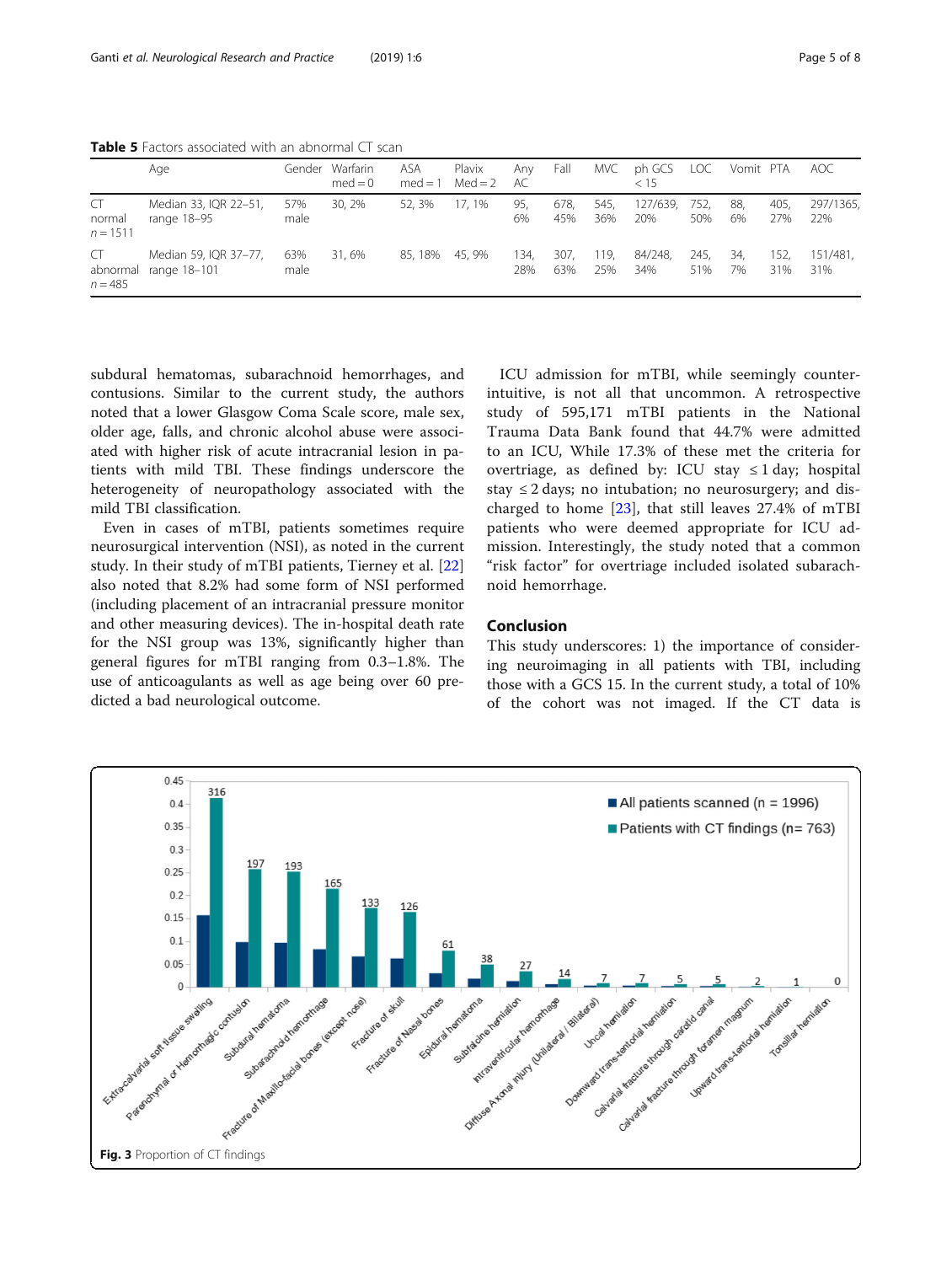## Appendix

## Table 6 Study variables

|                         | Variable / Field Name                                      | Field choices                                                                                                                                                                                     | N complete (out of<br>2211 unless noted<br>otherwise) |
|-------------------------|------------------------------------------------------------|---------------------------------------------------------------------------------------------------------------------------------------------------------------------------------------------------|-------------------------------------------------------|
| ed_arrivel_date         | ED Arrival Date                                            | date                                                                                                                                                                                              | 2211                                                  |
| age_in_years            | Age                                                        | number in years                                                                                                                                                                                   | 2211                                                  |
| sex                     | Gender                                                     | 0, Female   1, Male                                                                                                                                                                               | 2211                                                  |
| race                    | Race                                                       | 0, Caucasian   1, Black   2, Hispanic   3, Native American   4, Asian   5, Other                                                                                                                  | 2211                                                  |
| marital_status          | Marital Status                                             | 0, Single   1, Married   2, Divorced/ Separated   3, Not known                                                                                                                                    | 2210                                                  |
| employment              | <b>Employment Status</b>                                   | 0, Not employed   1, Employed   2, Retired   3, Student   4, Not known                                                                                                                            | 2656                                                  |
| date_head_injury        | Date of Head Injury                                        | date                                                                                                                                                                                              | 1959                                                  |
| time_head_injury        | Time of Head Injury                                        | 0, 0-12 h ago   1, 12-24 h ago   2, More than 24 h ago                                                                                                                                            | 2192                                                  |
| head_injury_reporting   | Head Injury Reporting                                      | 0, Self Reported   1, Friend/ family   2, EMS                                                                                                                                                     | 2211                                                  |
| asso_vomit              | Vomiting after injury                                      | 0, No   1, Yes                                                                                                                                                                                    | 2210                                                  |
| asso_seizure            | Seizures after injury                                      | 0, No   1, Yes                                                                                                                                                                                    | 2209                                                  |
| loss_consciousness      | Loss of Consciousness                                      | 0, No   1, Yes   2, Unknown                                                                                                                                                                       | 2211                                                  |
| aoc                     | Altered Mental Status/Alteration<br>of Consciousness (AOC) | 0, No   1, Yes   2, Unknown                                                                                                                                                                       | 2211                                                  |
| pta                     | Post Traumatic Amnesia (PTA)                               | 0, No   1, Yes   2, Unknown                                                                                                                                                                       | 2211                                                  |
| fall                    | Association of Fall with Injury                            | 0, No   1, Yes   2, Unknown                                                                                                                                                                       | 2211                                                  |
| occupational            | Was this an occupational injury?                           | 0, No   1, Yes   2, Unknown                                                                                                                                                                       | 2210                                                  |
| hit struck fall head    | Did anything hit/struck/fall on<br>head?                   | 0, No   1, Yes   2, Unknown                                                                                                                                                                       | 2211                                                  |
| sport                   | Did the injury occur while<br>playing a sport?             | 0, No   1, Yes   2, Unknown                                                                                                                                                                       | 2211                                                  |
| recreational_activity   | Injury occurred during a<br>recreational activity?         | 0, No   1, Yes   2, Unknown                                                                                                                                                                       | 2210                                                  |
| rec_vehicle             | Was a recreational vehicle<br>involved?                    | 0, No   1, Yes   2, Unknown                                                                                                                                                                       | 379/379                                               |
| rec_vehicle_type        | What type of Rec Vehicle was<br>involved?                  | 0, Bicycle   1, Motorcycle   2, ATV   3, Other   4, Watercraft   5, Not Known                                                                                                                     | 290/290                                               |
| helmet_use              | Use of Helmet in Recreational<br>Vehicle injury            | 0, No   1, Yes   2, N/A                                                                                                                                                                           | 284/290                                               |
| traffic_accident        | Did the Injury occur in a traffic<br>accident?             | 0, No   1, Yes   2, Unknown                                                                                                                                                                       | 2211                                                  |
| traffic_accident_driver | Location of Patient                                        | 0, Driver   1, Front Seat Passenger   2, Back Seat Passenger   3, Open Air Seating  <br>4, Other   5, Unknown                                                                                     | 746                                                   |
| seatbelt                | Was a seatbelt worn?                                       | 0, No   1, Yes   2, N/A                                                                                                                                                                           | 742                                                   |
| alcohol_bf_injury       | Alcohol Consumption Prior to<br>Injury (by Patient)        | 0, No   1, Yes   2, Unknown                                                                                                                                                                       | 2211                                                  |
| assaulted               | Was the patient Assaulted?                                 | 0, No   1, Yes   2, Unknown                                                                                                                                                                       | 2211                                                  |
| location injury occured | At what location did the injury<br>occur?                  | 0, Inside a Home   1, Outside a home (yard/driveway)   2, On the road   3,<br>"Outdoors"   4, At Work   5, Restaurant or Bar/Club   6, Store   7, Other Public Area<br>(Park/sidewalk)   8, Other | 2211                                                  |
| transfer                | Was the patient transferred from<br>another facility?      | 0, No   1, Yes                                                                                                                                                                                    | 2211                                                  |
| mode_trans              | Mode of Transportation                                     | 0, Walk in/private vehicle   1, Ambulance   2, Helicopter                                                                                                                                         | 2211                                                  |
| admitted_dis_or         | Discharged or Admitted                                     | 0, Discharged   1, Admitted                                                                                                                                                                       | 2211                                                  |
| hlos                    | Hospital Length of Stay                                    | number value                                                                                                                                                                                      | 666/666                                               |
| icu                     | ICU Stay?                                                  | 0, No   1, Yes                                                                                                                                                                                    | 666/666                                               |
| icu_los                 | ICU Length of Stay                                         | number value                                                                                                                                                                                      | 192/192                                               |
| disch_disposition       | Discharge Disposition                                      | 1, routine dc 2, rehab 3, psych   4, expired 5, hospice/NH 6, AMA 7, law<br>enforcement                                                                                                           | 2211                                                  |
| in_hospital_death       | In hospital death?                                         | 0, No   1, Yes                                                                                                                                                                                    | 2211                                                  |
| prehosp_gcs_completion  | Pre Hospital Glasgow Coma                                  | 0, No   1, Yes                                                                                                                                                                                    | 946/1381                                              |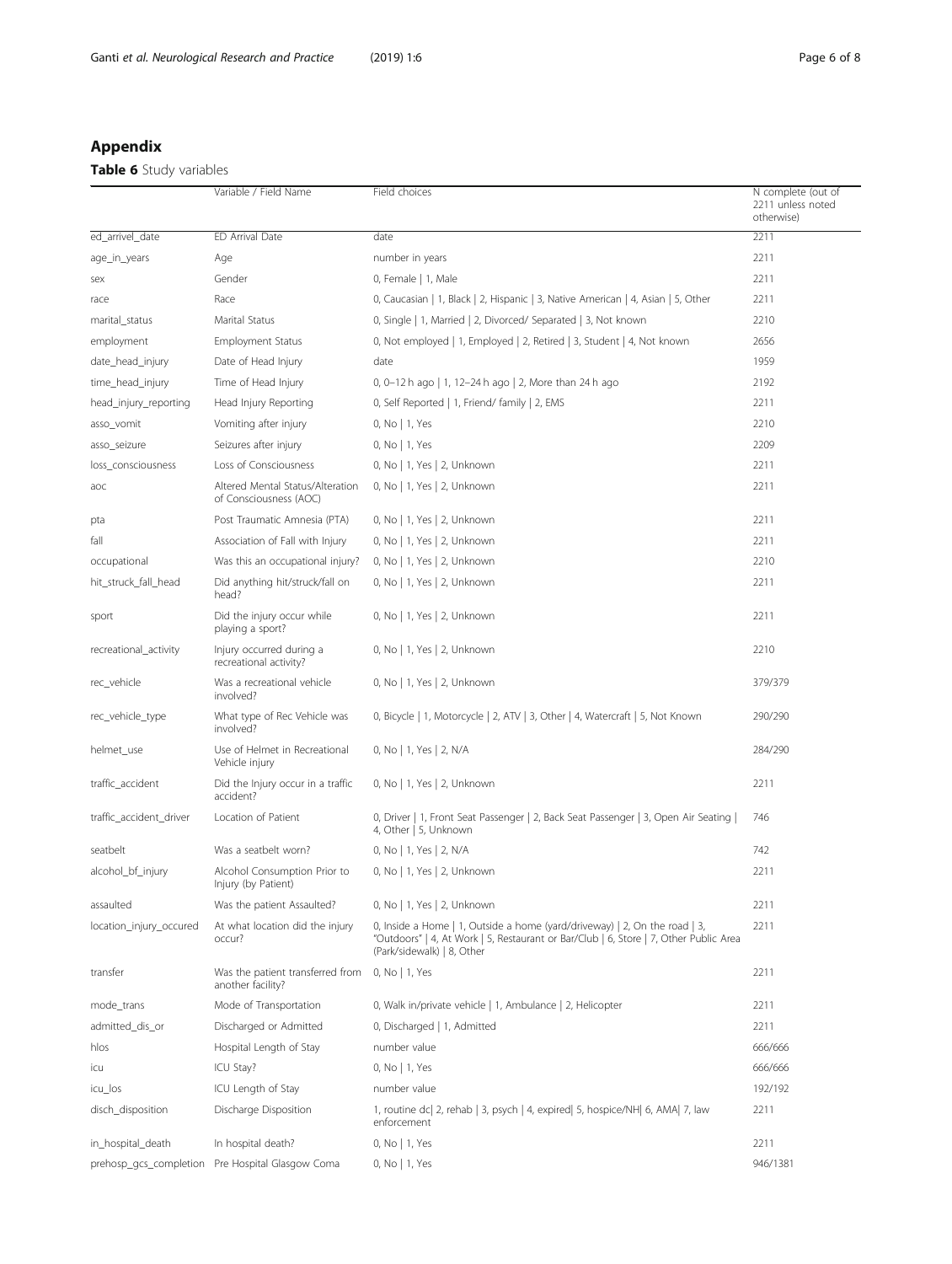#### Table 6 Study variables (Continued)

|                       | Variable / Field Name                                                      | Field choices                                                                                                                                                                                                                                                                                                                                                                                                                                                                                                                                                                                                                                       | N complete (out of<br>2211 unless noted<br>otherwise) |
|-----------------------|----------------------------------------------------------------------------|-----------------------------------------------------------------------------------------------------------------------------------------------------------------------------------------------------------------------------------------------------------------------------------------------------------------------------------------------------------------------------------------------------------------------------------------------------------------------------------------------------------------------------------------------------------------------------------------------------------------------------------------------------|-------------------------------------------------------|
|                       | Scale Completion                                                           |                                                                                                                                                                                                                                                                                                                                                                                                                                                                                                                                                                                                                                                     |                                                       |
|                       | Pre Hospital GCS                                                           | number from 3 to 15                                                                                                                                                                                                                                                                                                                                                                                                                                                                                                                                                                                                                                 |                                                       |
| tbi_severity_prehosp  | TBI Severity- Pre Hospital                                                 | 0, Mild   1, Moderate   2, Severe                                                                                                                                                                                                                                                                                                                                                                                                                                                                                                                                                                                                                   | 946/1381                                              |
| ed gcs completion     | ED Glasgow Coma Scale<br>Completion                                        | 0, No   1, Yes                                                                                                                                                                                                                                                                                                                                                                                                                                                                                                                                                                                                                                      | 2211                                                  |
| ed_gcs_score_1        | ED GCS Score                                                               | number from 3 to 15                                                                                                                                                                                                                                                                                                                                                                                                                                                                                                                                                                                                                                 | 2211                                                  |
| tbi_severity_ed       | TBI Severity- ED                                                           | 0, Mild   1, Moderate   2, Severe                                                                                                                                                                                                                                                                                                                                                                                                                                                                                                                                                                                                                   | 2211                                                  |
| surgical_intervention | Surgical intervention done?                                                | 0, No   1, Yes                                                                                                                                                                                                                                                                                                                                                                                                                                                                                                                                                                                                                                      | 2211                                                  |
| ct_scan               | CT Scan Done?                                                              | 0, No   1, Yes                                                                                                                                                                                                                                                                                                                                                                                                                                                                                                                                                                                                                                      | 2211                                                  |
| head ct abmormal      | Head CT abnormal?                                                          | 0, No   1, Yes                                                                                                                                                                                                                                                                                                                                                                                                                                                                                                                                                                                                                                      | 1996/1996                                             |
| ct findings           | Please check any/all<br>abnormalities that are observed<br>on the CT scan: | 0, Extra-calvarial soft tissue swelling   1, Fracture of skull   2, Fracture of Maxillo-<br>facial bones (except nose)   3, Fracture of Nasal bones   4, Calvarial fracture<br>through carotid canal   5, Calvarial fracture through foramen magnum   6, Subfal-<br>cine herniation   7, Upward trans-tentorial herniation   8, Downward trans-<br>tentorial herniation   9, Uncal herniation   10, Tonsillar herniation   11, Epidural<br>hematoma   12, Subdural hematoma   13, Subarachnoid hemorrhage   14, Intra-<br>ventricular hemorrhage   15, Parenchymal or Hemorrhagic contusion   16, Diffuse<br>Axonal Injury (Unilateral / Bilateral) | 485/485                                               |
| alcohol level         | Alcohol Blood Level                                                        | number value                                                                                                                                                                                                                                                                                                                                                                                                                                                                                                                                                                                                                                        | 233                                                   |
| urine drug screen     | Urine Drug Screen                                                          | 0, Negative   1, Positive                                                                                                                                                                                                                                                                                                                                                                                                                                                                                                                                                                                                                           | 157                                                   |
| arr_meds              | Arrival Anticoagulant<br>Medications?                                      | 0, No   1, Yes                                                                                                                                                                                                                                                                                                                                                                                                                                                                                                                                                                                                                                      | 2167                                                  |
| med_type              | Medications-Types                                                          | 0, Warafrin   1, Aspirin   2, Plavix   3, Aggrenox   4, Ticlid   5, Dipyridamole   6,<br>Heparin   7, Enoxaparin   8, Dabigatran                                                                                                                                                                                                                                                                                                                                                                                                                                                                                                                    | 2167/2167                                             |
| anticoag_rev_int      | Anticoagulation Reversal<br>Intervention?                                  | 0, No   1, Yes                                                                                                                                                                                                                                                                                                                                                                                                                                                                                                                                                                                                                                      | 189/242                                               |
| int_type              | Intervention-Type                                                          | 0, IV Vitamin K   1, FFP   2, PCC   3, Factor IX Complex   4, Recombinant Factor VIIa 14/14<br>5, SC Vitamin K   6, Other                                                                                                                                                                                                                                                                                                                                                                                                                                                                                                                           |                                                       |

extrapolated to the non-imaged group, the proportion of bleeds and fractures would be increased by 2.5 and 1.5 percentage points, respectively. 2) recognizing the limitations of GCS in classifying TBI, as patients with even the mildest of mild TBI have a high frequency of gross CT abnormalities, and non-benign outcomes including ICU admission, neurosurgical interventions and even in-hospital death.

#### Abbreviations

AOC: Alteration of consciousness; CT: Computer tomography; ED: Emergency department; GCS: Glasgow coma score; ICU: Intensive care unit; LOC: Loss of consciousness; PTA: Post-traumatic amnesia; RedCap: Research Electronic Data Capture; TBI: Traumatic brain injury

#### Acknowledgements

None.

## Funding

n/a

#### Availability of data and materials

n/a (retrospective chart review).

#### Authors' contributions

LG, ANB and YD conceived the study. LG, YD, ANB, SA, and CP collected the data. LG, and ANB performed the statistical analyses and cross checked the data. TS and LG drafted the manuscript, and all authors contributed

substantially to its revision. KP supervised the conduct of the research and data collection. LG takes responsibility for the paper as a whole. All authors read and approved the final manuscript.

#### Ethics approval and consent to participate

This retrospective chart review study was approved by the Institutional Review Board at the University of Florida, study#188–2011.

#### Consent for publication

Waiver of informed consent was approved by the IRB for this retrospective chart review.

#### Competing interests

None of the authors have any completing interests.

#### Publisher's Note

Springer Nature remains neutral with regard to jurisdictional claims in published maps and institutional affiliations.

#### Author details

<sup>1</sup>UCF HCA Emergency Medicine Residency Program of Greater Orlando, University of Central Florida College of Medicine, Orlando, FL, USA. <sup>2</sup>Polk County Fire Rescue, University of Central Florida, Orlando, FL, USA. <sup>3</sup>University of Central Florida, Orlando, USA. <sup>4</sup>New York College of Podiatric Medicine, New York, NY, USA. <sup>5</sup>Department of Neurology, Saint Louis University, Saint Louis, MO, USA. <sup>6</sup>Department of Emergency Medicine, University of Cincinnati, Cincinnati, OH, USA. <sup>7</sup>Touro College of Osteopathic Medicine, Mare Island, CA, USA. <sup>8</sup>Division of Neuroradiology, University of Florida, Gainesville, FL, USA.